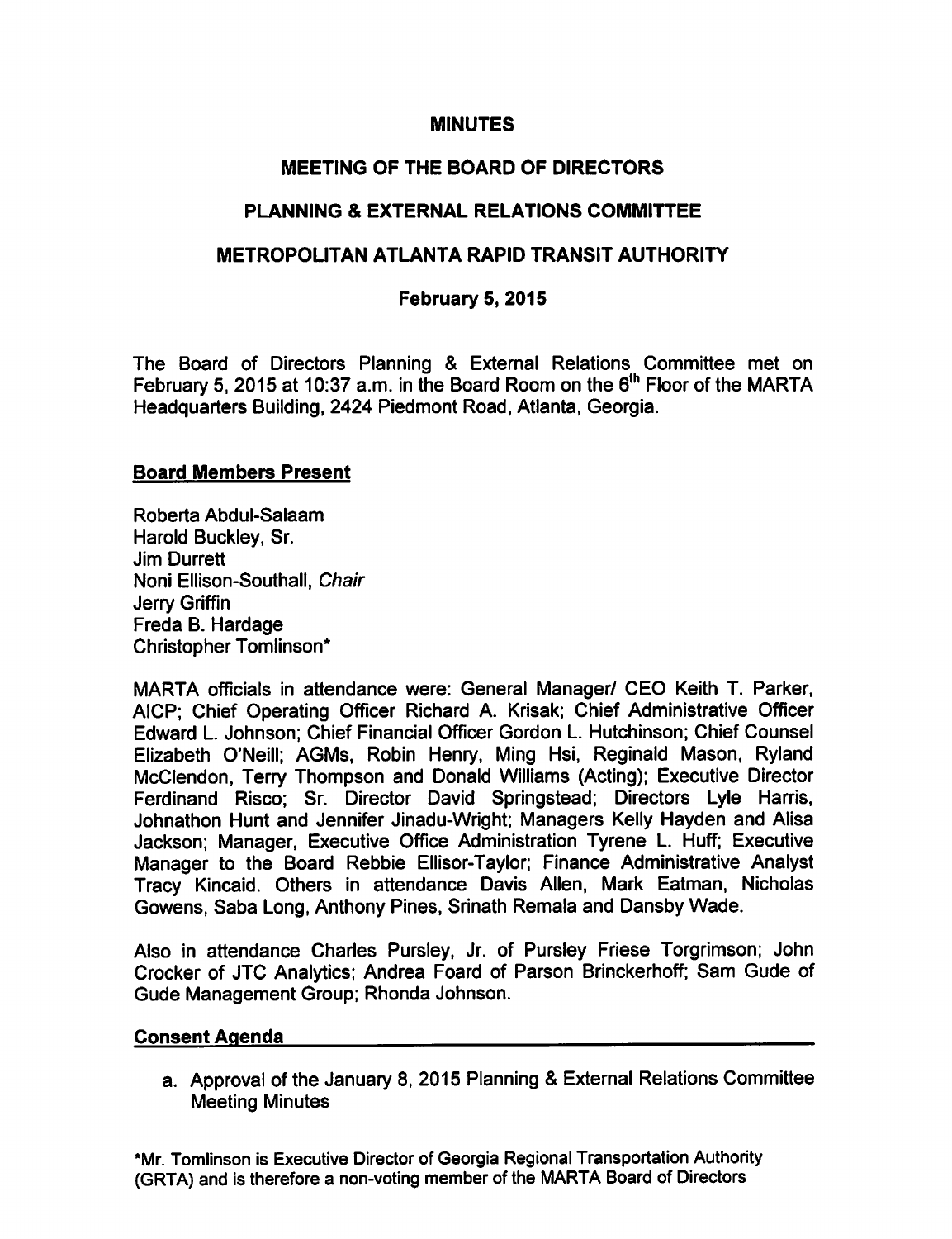On motion by Mrs. Hardage seconded by Mr. Buckley, the Consent Agenda was unanimously approved by a vote of 5 to 0, with  $6*$  members present.

#### Individual Agenda

## Resolution Authorizing the Award of a Contract for MARTA's Mystery Customer Program. RFP P34580

Mr. Risco presented this resolution for Board of Directors approval authorizing the General Manager/CEO or his delegate to enter into a contract with McCloud Transportation & Associates, LLC for MARTA's Mystery Customer Service Program.

On motion by Mr. Durrett seconded by Mr. Buckley, the resolution was unanimously approved by a vote of 5 to 0, with  $6*$  members present.

## Resolution to Adopt the Locally Preferred Alternative for the Georgia 400 Transit Initiative (Connect 400)

Mr. Eatman presented this resolution for Board of Directors approval authorizing adoption of the East-West-East Heavy Rail Transit (HRT) alternative as the Locally Preferred Alternative (LPA) for the GA 400 Transit Initiative (Connect 400).

This alterative proposes a HRT line that would cross to the west side of Georgia 400 north of North Springs Station but south of Spalding Drive. This alternative would have a second crossover back to the east side of GA 400 north of the Chattahoochee River which would be further studied in a future Draft Environmental Impact Statement (DEIS).

Additionally, this resolution authorizes the following alternatives for study in the DEIS:

1) An East-West East BRT alternative. This alternative would be a Bus Rapid Transit line in dedicated right-of-way that would cross to the west side of Georgia 400 north of North Springs Station but south of Spalding Drive. This alternative would have a second crossover back to the east side of GA 400 north of the Chattahoochee River which would be further studied in the future DEIS.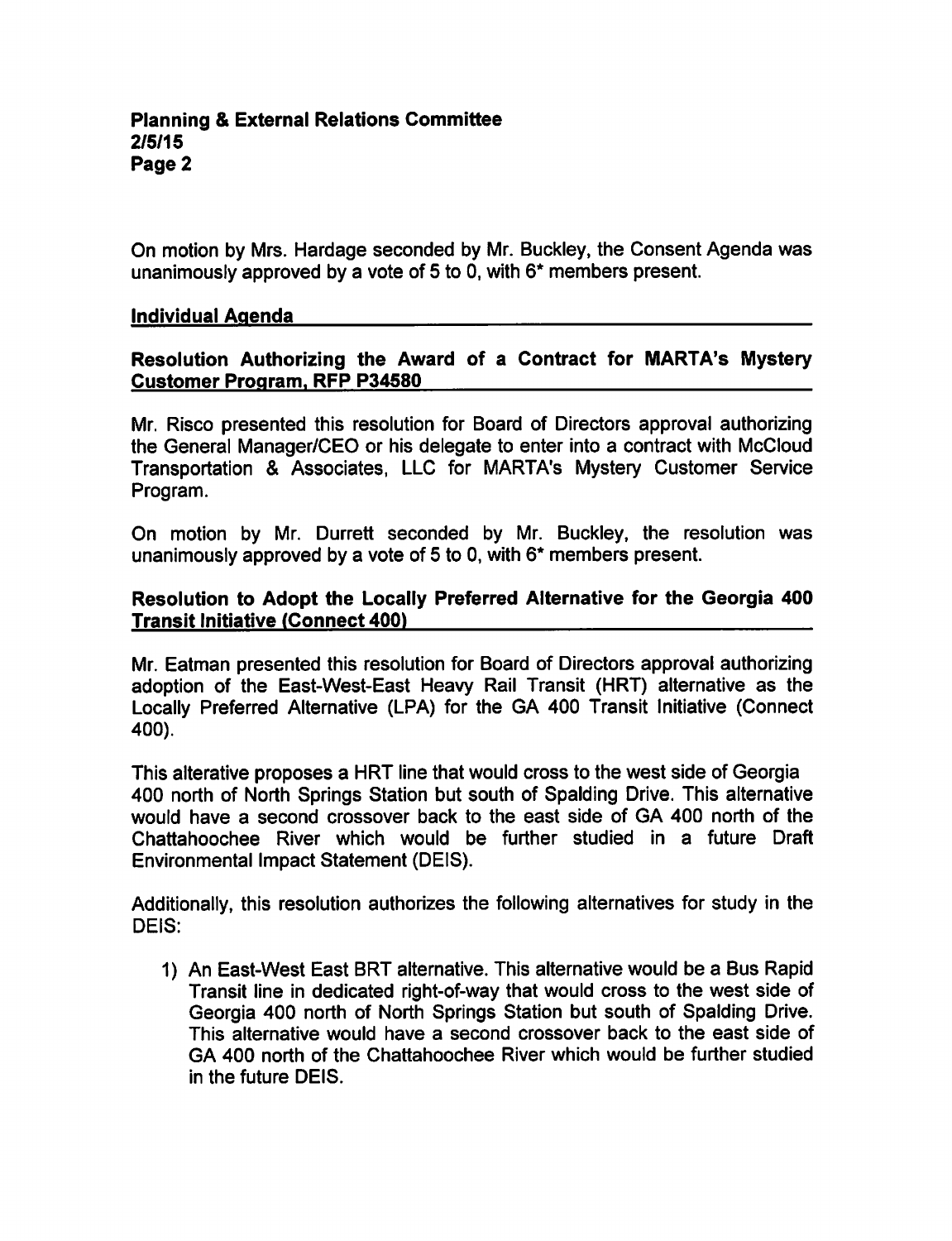- 2) A BRT system in GDOT Managed Lanes. This alternative would be a Bus Rapid Transit line operating in a future GDOT managed lane project. A future agreement would need to be reached with GDOT for MARTA to operate bus rapid transit in any future managed lane project within the Georgia 400 corridor.
- 3) A No-Build alternative

On motion by Mr. Durrett seconded by Mrs. Hardage, the resolution was unanimously approved by a vote of 5 to 0, with  $6*$  members present.

## Briefing - Routine Excellence

Mrs. Jinadu-Wright briefed the Committee on MARTA's Routine Excellence campaign.

Routine Excellence Campaign

- $\triangleright$  The conclusion of a very successful 35<sup>th</sup> anniversary provides MARTA with an opportunity to continue to celebrate and renew MARTA's past, present and future
- MARTA will look towards the Authority's Vision Statement and Key Performance Indicators (KPIs) to help outline its path to that future
- $\triangleright$  There are five key areas that MARTA wishes to focus on:
	- 1) On Time Performance
	- 2) Revenue
	- 3) Customer Service
	- 4) Safety
	- 5) Ridership
- $\triangleright$  These focus areas are already embodied within MARTA's current Vision Statement and supported by the Authority's strategic KPIs
	- o MARTA Vision Statement "MARTA is an integral part of the community, the economy and the transportation system in the region, providing a meaningful mobility choice and attractive alternative to the automobile for all residents and visitors to the area. MARTA is a safe, secure, and reliable public transportation system, with emphasis upon customer service and cost effectiveness. It is a system with a positive image that the community understands, respects and support."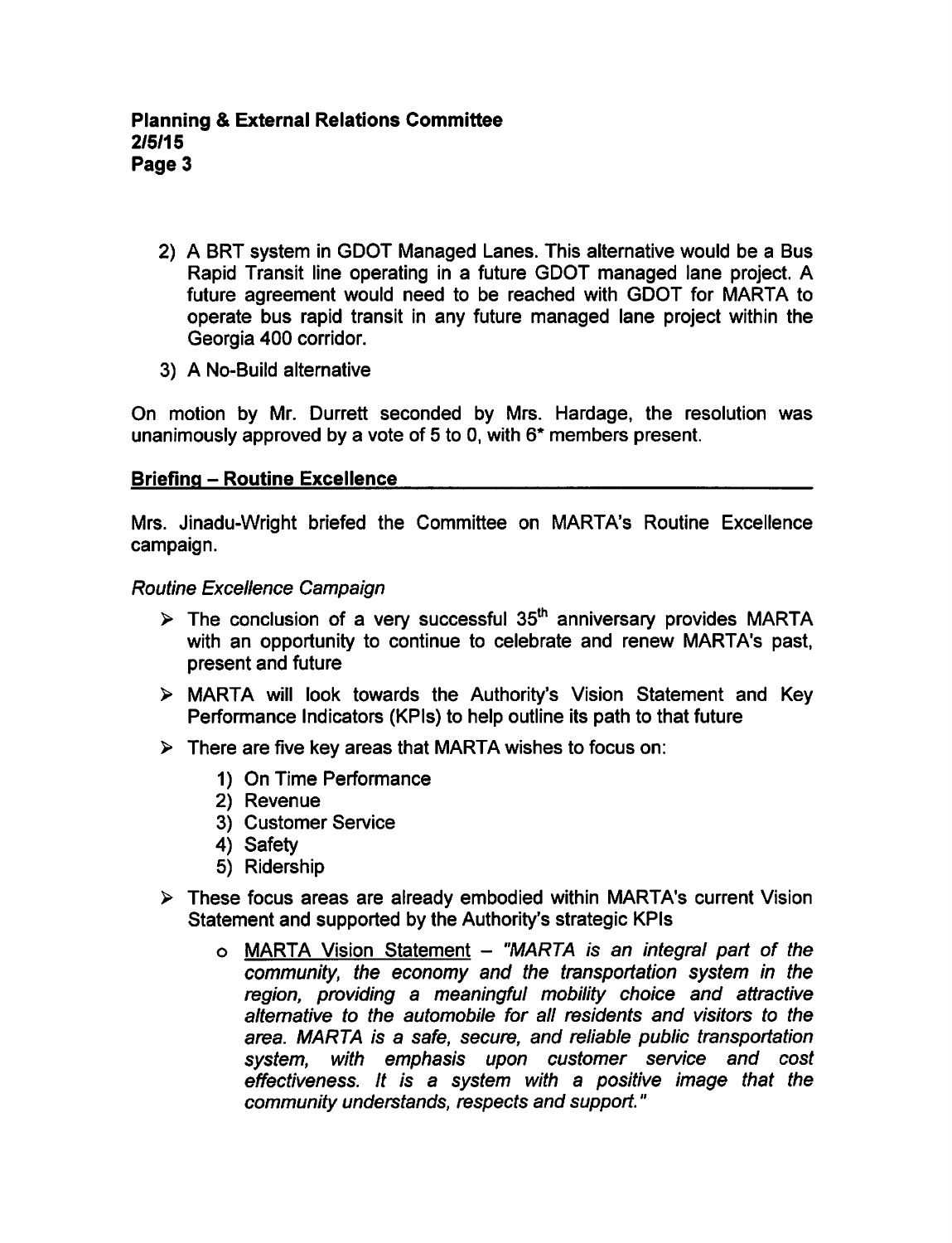- $\triangleright$  The strategy therefore is to take these five key areas and bring the Vision Statement to life — research has shown that giving employees a sense of meaning in their work is not only good for employees, but it is critical to building a healthy organization
- $\triangleright$  MARTA wants its employees to feel a sense of ownership which will help them to feel more committed, more intrinsically motivated and more engaged which results in better performance on all dimensions
- MARTA Leadership has looked at ways to consolidate the Authority's KPIs, vision and core values and effectively communicate and present it as unified package to employees
- MARTA's C-Team will go out and spread the message to employees Authority-Wide; additionally, Routine Excellence vision signs, infographics poster, info cards and a series of videos have been developed to by effectively communicate to employees how their work contributes to the bigger picture and help them make the connections

# Briefing - Media Monitoring FY15 1st and 2nd Quarters Report

Ms. Jackson provided the Committee an overview of the tone, subject matters and ad equivalency of the Authority's media coverage for the 1<sup>st</sup> and 2<sup>nd</sup> Quarters of Fiscal Year 2015.

Analysis of News Stories 1<sup>st</sup> and 2<sup>nd</sup> Quarters FY15 – based on data provided by MARTA's media monitoring service, Vocus

- $\triangleright$  Tone
- $\triangleright$  Subject Matter
- $\triangleright$  Ad Equivalency

News Themes

- $\triangleright$  Public Safety: MARTA Police arrest of alleged serial killer, assaults and **Accidents**
- Expansion/Service: Clayton County expansion, "Take MARTA" message, especially during Falcons' season and other events with high attendance
- $\triangleright$  Financial: Ridership and revenue gains
- Transit-Oriented Development: Brookhaven, College Park, Doraville, Oakland City, air rights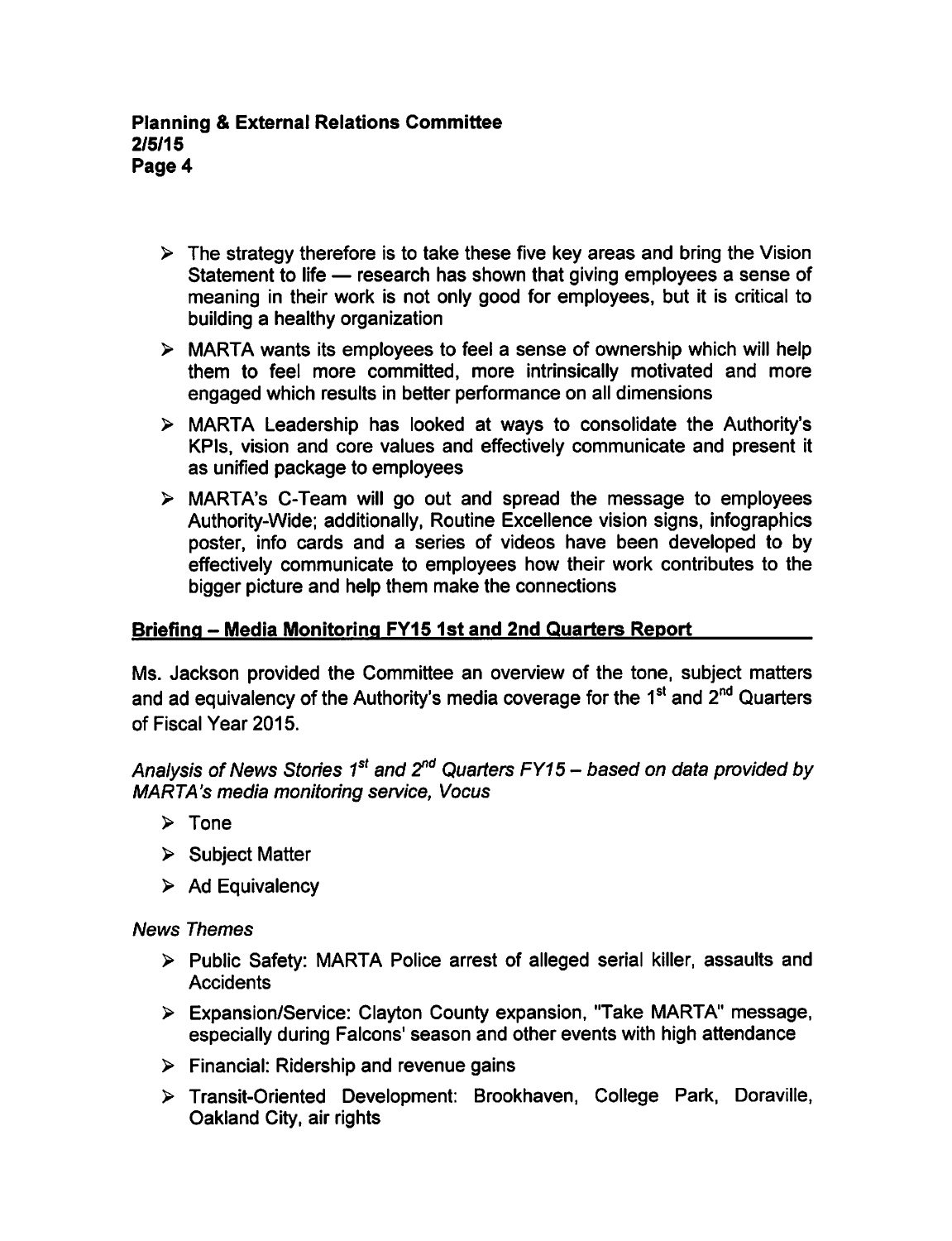## Planning External Relations Committee 2/5/15 Page 5

# News by Tone

- $\triangleright$  Positive: 40%
- $\triangleright$  Negative: 5%
- $\triangleright$  Neutral: 55%
- $\triangleright$  Neutral/Positive Mentions: 8,610
- $\triangleright$  Positive coverage attributed to:
	- Revenue and ridership numbers
	- "Take MARTA" message
	- Transit-Oriented Development
- $\triangleright$  Negative coverage attributed to:
	- Service-related issues
	- Safety/crime on the system

## Ad Equivalency

- $\triangleright$  Ad Equivalency is what media coverage would cost if the Authority had to pay for the advertising space
- $\triangleright$  Vocus determines publicity value based on an industry standard
- Total Ad Equivalency 1st and 2nd Quarters FY15: \$7,169,141

## National Reach Media Coverage

- $\triangleright$  The Wall Street Journal
- $\triangleright$  The New York Times
- $\triangleright$  Governing magazine
- $\triangleright$  CityLab
- $\triangleright$  Next City
- $\triangleright$  Stories included:
	- Clayton County expansion
	- Success of Transit-Oriented Development program
	- MARTA's GM/CEO and agency's financial improvements profiled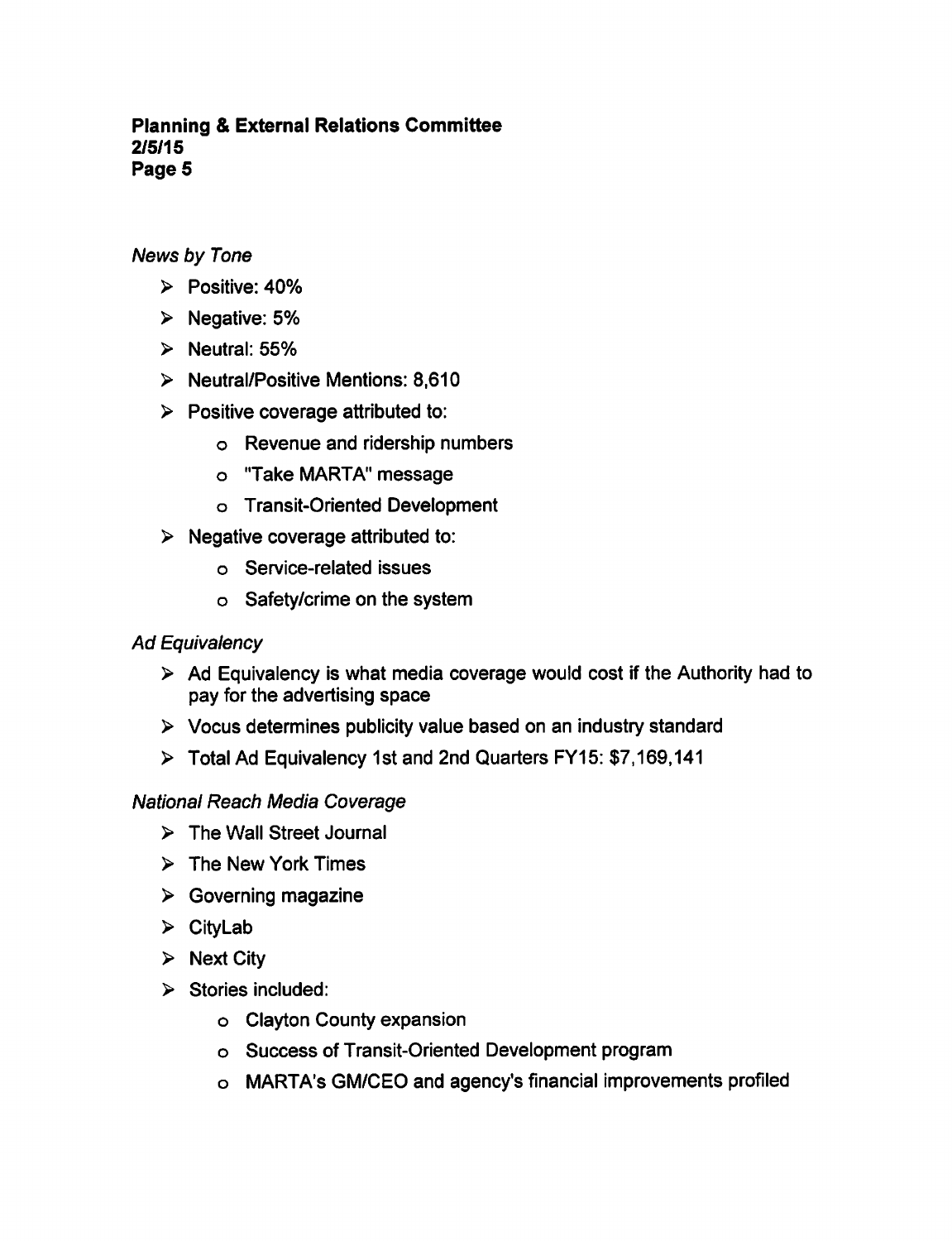## **Planning & External Relations Committee** 2/5/15 Page 6

# Local/Trade Reach Media Coverage

- $\triangleright$  WGCL-TV Channel 46 CBS Atlanta
- Atlanta Business Chronicle
- $\triangleright$  All News 106.7
- American Public Transportation Association (APTA)
- $\triangleright$  WSB-TV Channel 2 Action News
- $\triangleright$  WXIA-TV (11-Alive)
- Atlanta Journal Constitution (AJC)
- $\triangleright$  Progressive Railroading
- WABE 90.1 FM Public Radio

## Clayton County Media Coverage

- $\triangleright$  News by Tone
	- Positive: 30.5%
	- Negative: 1%
	- Neutral: 68.5%
- $\triangleright$  Highlights
	- Expansion endorsed by the Atlanta Journal-Constitution, Clayton News Daily, Creative Loafing
	- Negligible media coverage
	- Earned national coverage

## Social Media - @CEOMARTA

- Tweets earned 60.3K impressions over this 91 day period; 663 impressions per day
- $\triangleright$  Boosted monthly impressions from 1.6K to a peak of 22.9K
- $\triangleright$  Increased followers from 1,221 to 1,588 averaging 90 new followers per month
- $\triangleright$  Retweets were from the Federal Transit Administration, Atlanta Regional Commission, elected officials, journalists & regional thought leaders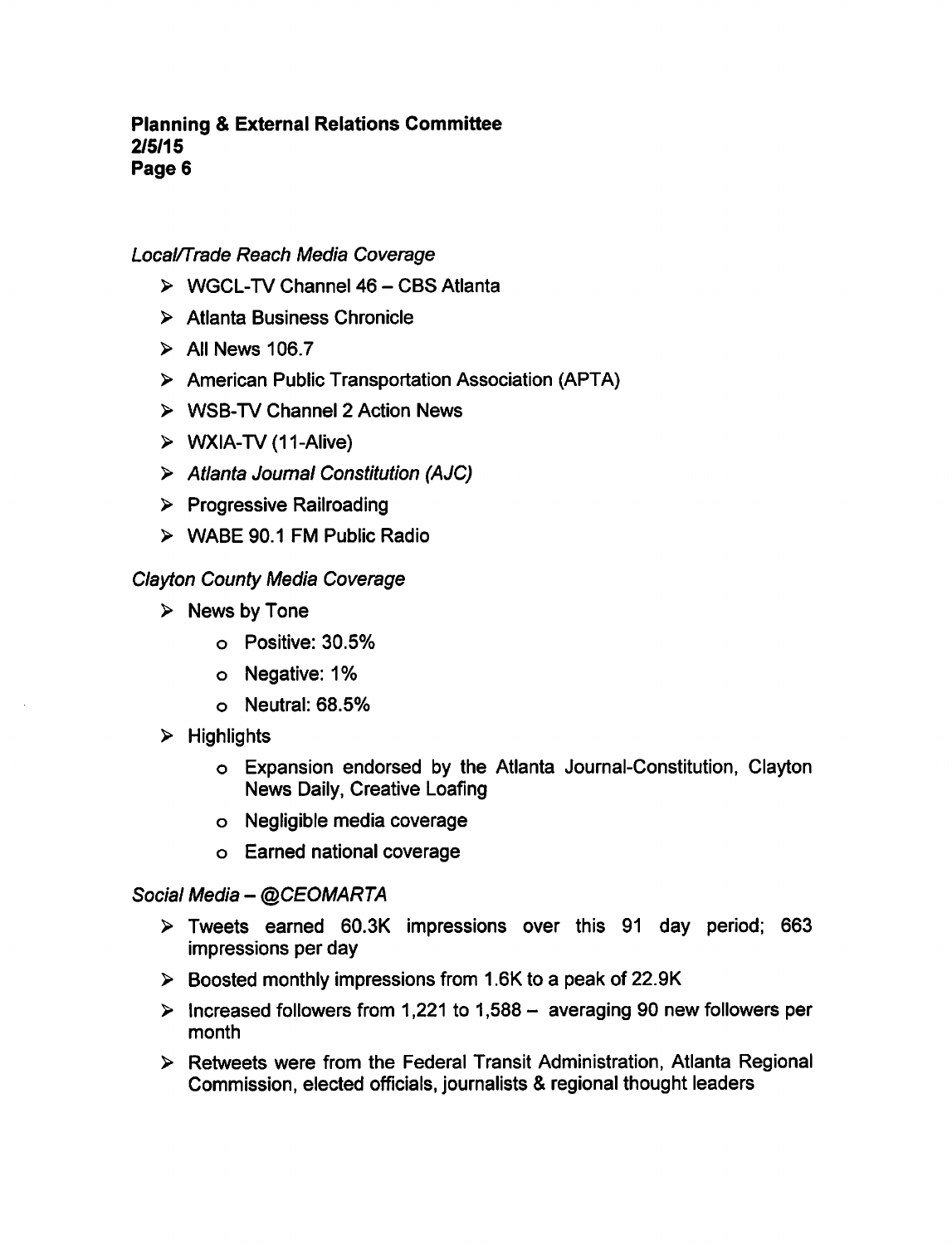#### Overview - Media Relations

- $\triangleright$  Mentioned or was the primary subject in 12 AJC Atlanta Forward Op-Eds over a six-month period
- $\triangleright$  Scheduled a media briefing in December that was attended by 13 journalists, including TV stations WSB, WXIA, FOX and WGCL and radio stations WIGO and WABE
- $\triangleright$  Worked with Operations on a TV news story to improve understanding of the long-standing bus layover issue
- $\triangleright$  Led the ioby (In Our Backyard, a crowd-resourcing platform) crowdsourcing effort to procure and place bike repair kiosks at MARTA rail stations and bus stops
- $\triangleright$  Provided support for external and internal items including:
	- o State of MARTA, Clayton County, Atlanta Streetcar, other expansion projects, labor negotiations, Comprehensive Operation Analysis, Falcons/MillerCoors giveaway and film requests
- Began laying groundwork for S-E-A-T (Service, Economy, Art, Technology), a program to further engage customers, more information will be provided at the next meeting of the Planning & External Relations **Committee**

#### Other Matters

Mrs. McClendon announced the following External Events:

- $\triangleright$  COMTO Day at the State Capitol February 16<sup>th</sup> 9am-12pm
- $\geq$  Clayton County Chamber "Munch & Learn" February 19<sup>th</sup> 8-10am
- $\triangleright$  MARTA will have a representative participating in the 2015 Call Center Challenge Finals being held at the APTA Marketing & Communications Workshop  $-$  February 22-25
- $\triangleright$  GTA Day at the State Capitol February 24<sup>th</sup> 8:30am-3pm
- $\triangleright$  Atlanta Jurisdictional Briefing February 25<sup>th</sup> 10:30am
- $\triangleright$  Clayton: State of the County Address February 26<sup>th</sup> 7:45-9:30am